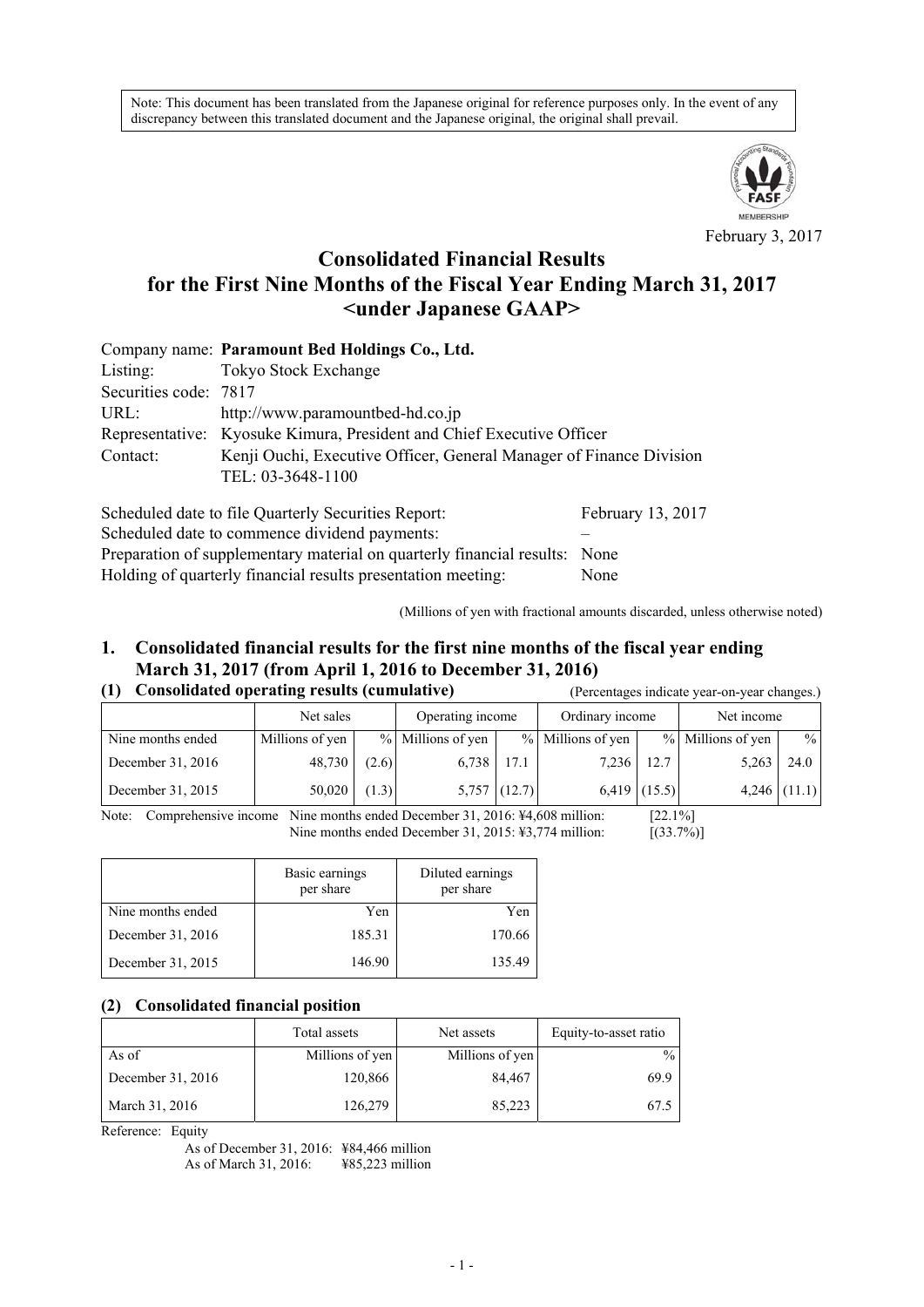## **2. Dividends**

|                                                    | Dividends per share |                    |                   |                 |       |  |  |  |
|----------------------------------------------------|---------------------|--------------------|-------------------|-----------------|-------|--|--|--|
|                                                    | First quarter-end   | Second quarter-end | Third quarter-end | Fiscal year-end | Total |  |  |  |
|                                                    | Yen                 | Yen                | Yen               | Yen             | Yen   |  |  |  |
| Fiscal year ended<br>March 31, 2016                |                     | 35.00              | –                 | 35.00           | 70.00 |  |  |  |
| Fiscal year ending<br>March 31, 2017               | –                   | 40.00              |                   |                 |       |  |  |  |
| Fiscal year ending<br>March 31, 2017<br>(Forecast) |                     |                    |                   | 40.00           | 80.00 |  |  |  |

Note: Revisions to the dividends forecasts most recently announced: None

# **3. Consolidated earnings forecasts for the fiscal year ending March 31, 2017 (from April 1, 2016 to March 31, 2017)**

(Percentages indicate year-on-year changes.)

|                                      | Net sales          |               | Operating income   |               | Ordinary income    |             | Net income         |               | Basic earnings<br>per share |
|--------------------------------------|--------------------|---------------|--------------------|---------------|--------------------|-------------|--------------------|---------------|-----------------------------|
|                                      | Millions of<br>ven | $\frac{0}{0}$ | Millions of<br>yen | $\frac{0}{0}$ | Millions of<br>ven | $^{0}/_{0}$ | Millions of<br>yen | $\frac{0}{0}$ | Yen                         |
| Fiscal year ending<br>March 31, 2017 | 77,000             | 3.9           | 10,700             | 10.8          | 11,000             | 11.9        | 7.500              | 17.4          | 263.40                      |

Note: Revisions to the earnings forecasts most recently announced: None